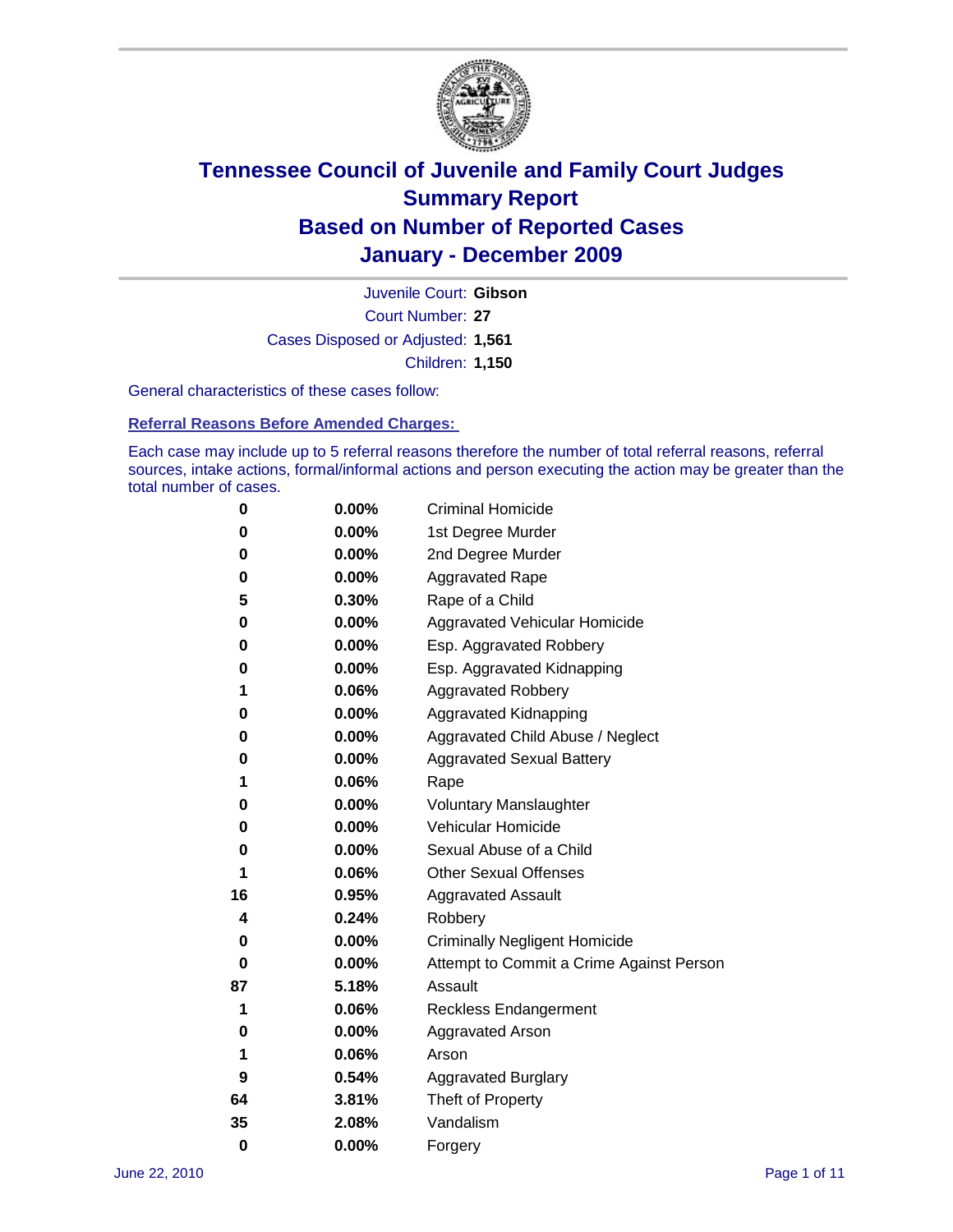

Court Number: **27** Juvenile Court: **Gibson** Cases Disposed or Adjusted: **1,561** Children: **1,150**

#### **Referral Reasons Before Amended Charges:**

Each case may include up to 5 referral reasons therefore the number of total referral reasons, referral sources, intake actions, formal/informal actions and person executing the action may be greater than the total number of cases.

| $\pmb{0}$      | 0.00%    | <b>Worthless Checks</b>                                     |
|----------------|----------|-------------------------------------------------------------|
| 0              | 0.00%    | Illegal Possession / Fraudulent Use of Credit / Debit Cards |
| 12             | 0.71%    | <b>Burglary</b>                                             |
| $\mathbf{2}$   | 0.12%    | Unauthorized Use of a Vehicle                               |
| $\pmb{0}$      | $0.00\%$ | <b>Cruelty to Animals</b>                                   |
| 1              | 0.06%    | Sale of Controlled Substances                               |
| 27             | 1.61%    | <b>Other Drug Offenses</b>                                  |
| 3              | 0.18%    | Possession of Controlled Substances                         |
| 0              | $0.00\%$ | <b>Criminal Attempt</b>                                     |
| $\mathbf 2$    | 0.12%    | Carrying Weapons on School Property                         |
| 1              | 0.06%    | Unlawful Carrying / Possession of a Weapon                  |
| 7              | 0.42%    | <b>Evading Arrest</b>                                       |
| 0              | 0.00%    | Escape                                                      |
| 1              | 0.06%    | Driving Under Influence (DUI)                               |
| 20             | 1.19%    | Possession / Consumption of Alcohol                         |
| 7              | 0.42%    | Resisting Stop, Frisk, Halt, Arrest or Search               |
| 0              | $0.00\%$ | <b>Aggravated Criminal Trespass</b>                         |
| 5              | 0.30%    | Harassment                                                  |
| $\pmb{0}$      | 0.00%    | Failure to Appear                                           |
| 3              | 0.18%    | Filing a False Police Report                                |
| 1              | 0.06%    | Criminal Impersonation                                      |
| 25             | 1.49%    | <b>Disorderly Conduct</b>                                   |
| 12             | 0.71%    | <b>Criminal Trespass</b>                                    |
| $\overline{7}$ | 0.42%    | Public Intoxication                                         |
| 0              | $0.00\%$ | Gambling                                                    |
| 9              | 0.54%    | <b>Traffic</b>                                              |
| 0              | $0.00\%$ | Local Ordinances                                            |
| 4              | 0.24%    | Violation of Wildlife Regulations                           |
| 356            | 21.19%   | Contempt of Court                                           |
| 19             | 1.13%    | Violation of Probation                                      |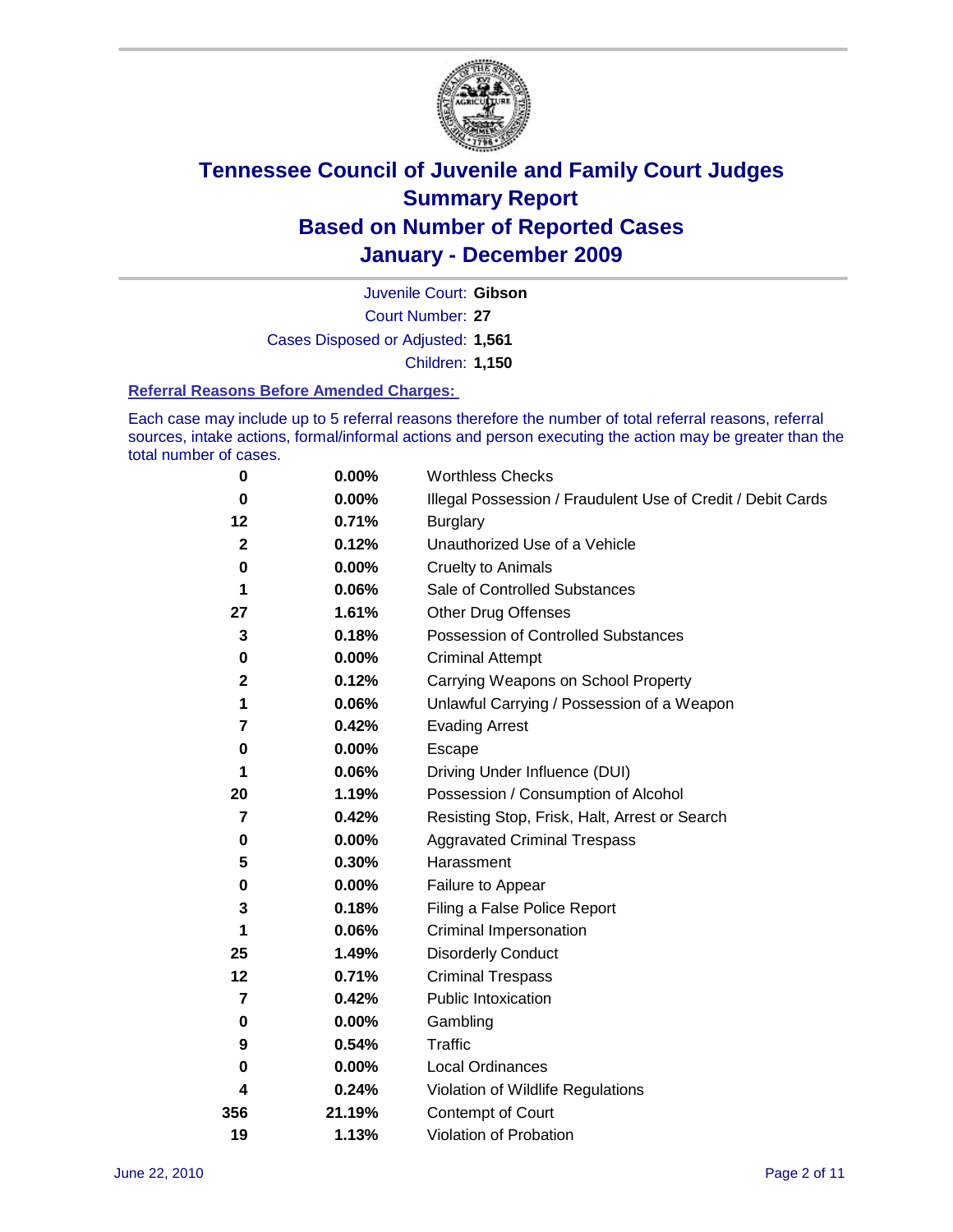

Court Number: **27** Juvenile Court: **Gibson** Cases Disposed or Adjusted: **1,561** Children: **1,150**

#### **Referral Reasons Before Amended Charges:**

Each case may include up to 5 referral reasons therefore the number of total referral reasons, referral sources, intake actions, formal/informal actions and person executing the action may be greater than the total number of cases.

| 4           | 0.24%    | Violation of Aftercare                 |
|-------------|----------|----------------------------------------|
| 78          | 4.64%    | Unruly Behavior                        |
| 89          | 5.30%    | Truancy                                |
| 11          | 0.65%    | In-State Runaway                       |
| $\bf{0}$    | 0.00%    | Out-of-State Runaway                   |
| 45          | 2.68%    | Possession of Tobacco Products         |
| 0           | $0.00\%$ | Violation of a Valid Court Order       |
| 3           | 0.18%    | Violation of Curfew                    |
| $\bf{0}$    | $0.00\%$ | Sexually Abused Child                  |
| 0           | $0.00\%$ | <b>Physically Abused Child</b>         |
| 96          | 5.71%    | Dependency / Neglect                   |
| 1           | 0.06%    | <b>Termination of Parental Rights</b>  |
| $\bf{0}$    | 0.00%    | <b>Violation of Pretrial Diversion</b> |
| 0           | 0.00%    | Violation of Informal Adjustment       |
| 52          | 3.10%    | <b>Judicial Review</b>                 |
| 0           | 0.00%    | <b>Administrative Review</b>           |
| 0           | 0.00%    | <b>Foster Care Review</b>              |
| 25          | 1.49%    | Custody                                |
| 24          | 1.43%    | Visitation                             |
| 101         | 6.01%    | Paternity / Legitimation               |
| 352         | 20.95%   | <b>Child Support</b>                   |
| $\mathbf 0$ | 0.00%    | <b>Request for Medical Treatment</b>   |
| $\bf{0}$    | 0.00%    | <b>Consent to Marry</b>                |
| 50          | 2.98%    | Other                                  |
| 1,680       | 100.00%  | <b>Total Referrals</b>                 |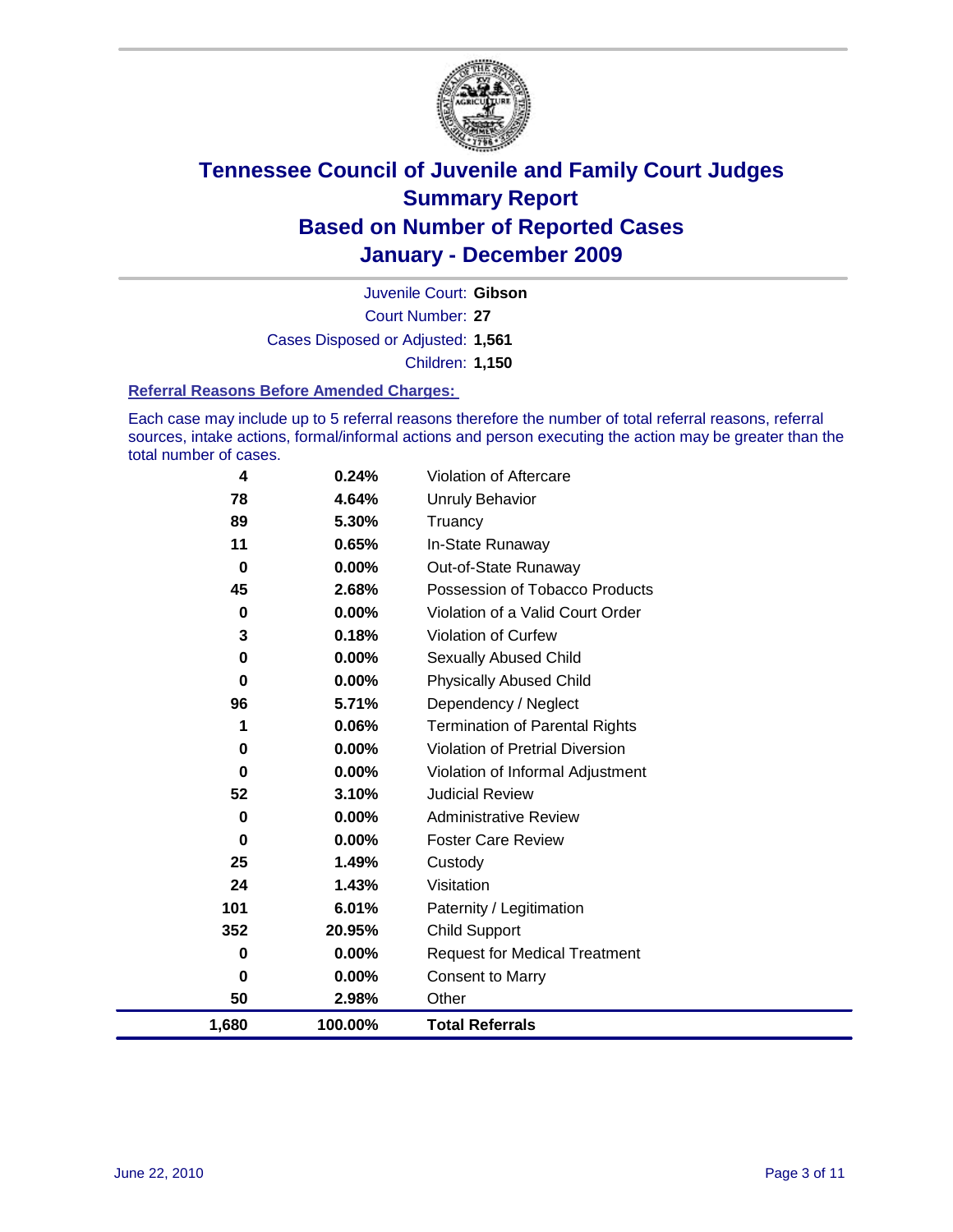

| 1,680                      | 100.00%                           | <b>Total Referral Sources</b>     |  |  |
|----------------------------|-----------------------------------|-----------------------------------|--|--|
| 3                          | 0.18%                             | Other                             |  |  |
| $\bf{0}$                   | 0.00%                             | Unknown                           |  |  |
| 0                          | 0.00%                             | Hospital                          |  |  |
| $\bf{0}$                   | 0.00%                             | Child & Parent                    |  |  |
| 54                         | 3.21%                             | Victim                            |  |  |
| 27                         | 1.61%                             | <b>Other Court</b>                |  |  |
| $\bf{0}$                   | $0.00\%$                          | Social Agency                     |  |  |
| 26                         | 1.55%                             | <b>Court Staff</b>                |  |  |
| 564                        | 33.57%                            | <b>District Attorney's Office</b> |  |  |
| 242                        | 14.40%                            | Other State Department            |  |  |
| 148                        | 8.81%                             | <b>DCS</b>                        |  |  |
| $\bf{0}$                   | 0.00%                             | <b>CSA</b>                        |  |  |
| 226                        | 13.45%                            | School                            |  |  |
| 19                         | 1.13%                             | Self                              |  |  |
| 17                         | 1.01%                             | <b>Relatives</b>                  |  |  |
| 55                         | 3.27%                             | Parents                           |  |  |
| 299                        | 17.80%                            | Law Enforcement                   |  |  |
| <b>Referral Sources: 1</b> |                                   |                                   |  |  |
|                            |                                   | Children: 1,150                   |  |  |
|                            | Cases Disposed or Adjusted: 1,561 |                                   |  |  |
| <b>Court Number: 27</b>    |                                   |                                   |  |  |
|                            | Juvenile Court: Gibson            |                                   |  |  |
|                            |                                   |                                   |  |  |

### **Age of Child at Referral: 2**

| 0   | 0.00%  | <b>Unknown</b>     |
|-----|--------|--------------------|
|     |        |                    |
| 24  | 2.09%  | Ages 19 and Over   |
| 140 | 12.17% | Ages 17 through 18 |
| 222 | 19.30% | Ages 15 through 16 |
| 145 | 12.61% | Ages 13 through 14 |
| 96  | 8.35%  | Ages 11 through 12 |
| 523 | 45.48% | Ages 10 and Under  |
|     |        |                    |

<sup>1</sup> If different than number of Referral Reasons (1680), verify accuracy of your court's data.

<sup>2</sup> One child could be counted in multiple categories, verify accuracy of your court's data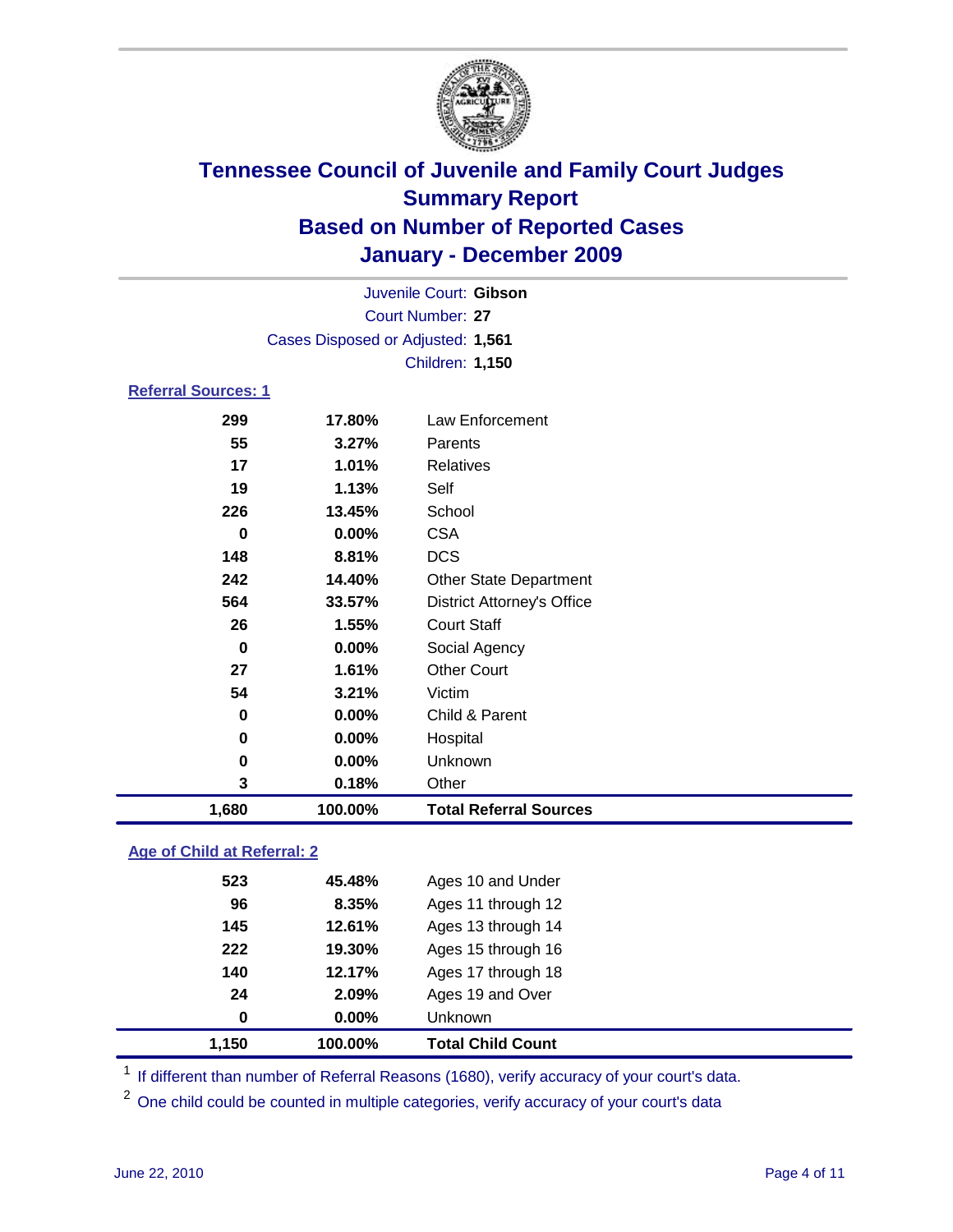

| Juvenile Court: Gibson                  |                                   |                          |  |  |  |
|-----------------------------------------|-----------------------------------|--------------------------|--|--|--|
|                                         | Court Number: 27                  |                          |  |  |  |
|                                         | Cases Disposed or Adjusted: 1,561 |                          |  |  |  |
|                                         |                                   | <b>Children: 1,150</b>   |  |  |  |
| Sex of Child: 1                         |                                   |                          |  |  |  |
| 627                                     | 54.52%                            | Male                     |  |  |  |
| 477                                     | 41.48%                            | Female                   |  |  |  |
| 46                                      | 4.00%                             | Unknown                  |  |  |  |
| 1,150                                   | 100.00%                           | <b>Total Child Count</b> |  |  |  |
| Race of Child: 1                        |                                   |                          |  |  |  |
| 486                                     | 42.26%                            | White                    |  |  |  |
| 538                                     | 46.78%                            | African American         |  |  |  |
| 0                                       | 0.00%                             | Native American          |  |  |  |
| 1                                       | 0.09%                             | Asian                    |  |  |  |
| 50                                      | 4.35%                             | Mixed                    |  |  |  |
| 75                                      | 6.52%                             | Unknown                  |  |  |  |
| 1,150                                   | 100.00%                           | <b>Total Child Count</b> |  |  |  |
| <b>Hispanic Origin: 1</b>               |                                   |                          |  |  |  |
| 14                                      | 1.22%                             | Yes                      |  |  |  |
| 1,035                                   | 90.00%                            | <b>No</b>                |  |  |  |
| 101                                     | 8.78%                             | Unknown                  |  |  |  |
| 1,150                                   | 100.00%                           | <b>Total Child Count</b> |  |  |  |
| <b>School Enrollment of Children: 1</b> |                                   |                          |  |  |  |
| 661                                     | 57.48%                            | Yes                      |  |  |  |
| 372                                     | 32.35%                            | No                       |  |  |  |
| 117                                     | 10.17%                            | Unknown                  |  |  |  |
| 1,150                                   | 100.00%                           | <b>Total Child Count</b> |  |  |  |

<sup>1</sup> One child could be counted in multiple categories, verify accuracy of your court's data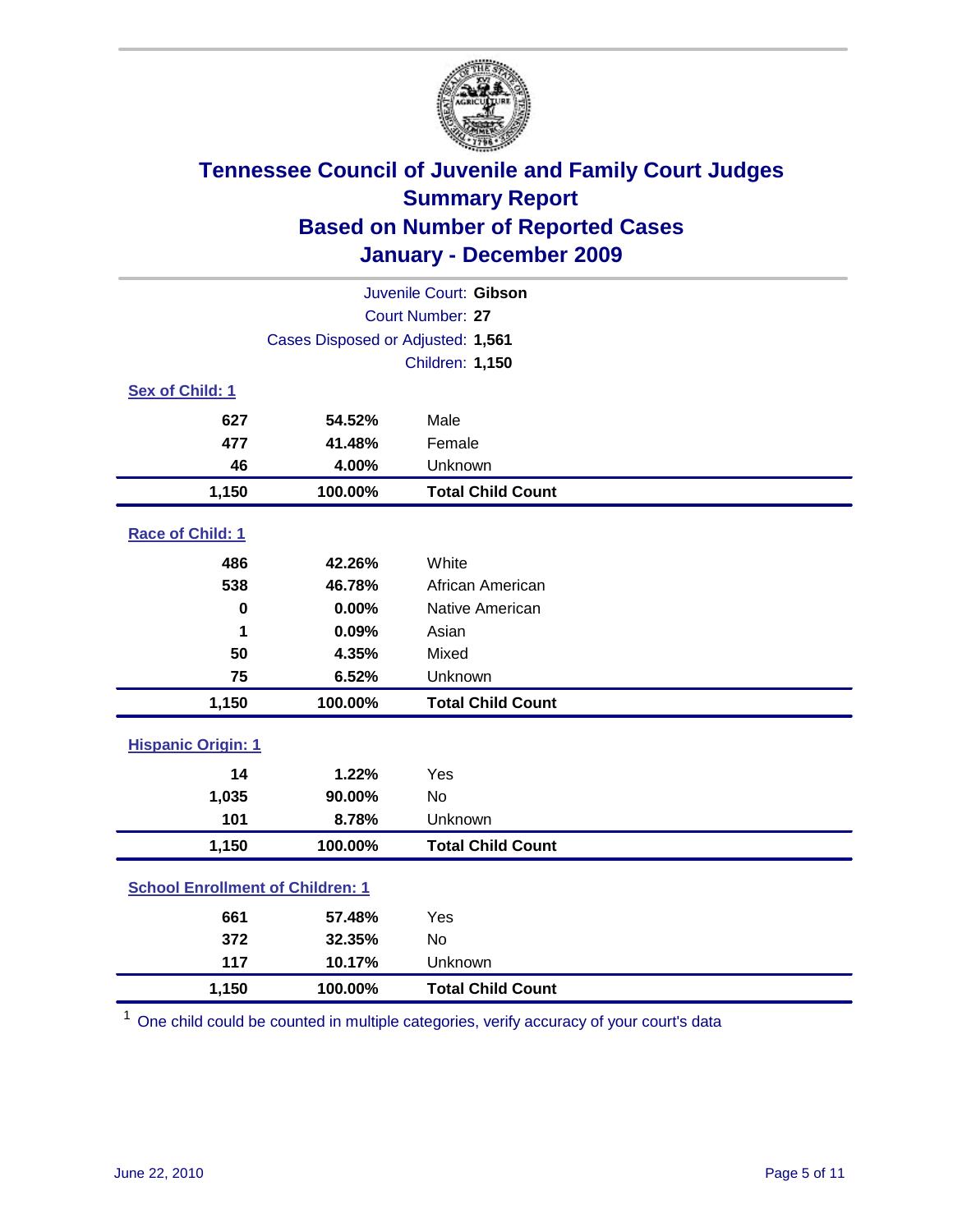

Court Number: **27** Juvenile Court: **Gibson** Cases Disposed or Adjusted: **1,561** Children: **1,150**

### **Living Arrangement of Child at Time of Referral: 1**

| 1,150        | 100.00%  | <b>Total Child Count</b>     |
|--------------|----------|------------------------------|
| 4            | 0.35%    | Other                        |
| 19           | 1.65%    | <b>Unknown</b>               |
| 5            | 0.43%    | Independent                  |
| 0            | $0.00\%$ | In an Institution            |
| $\mathbf{2}$ | 0.17%    | In a Residential Center      |
| 0            | $0.00\%$ | In a Group Home              |
| 50           | 4.35%    | With Foster Family           |
| 2            | 0.17%    | With Adoptive Parents        |
| 126          | 10.96%   | <b>With Relatives</b>        |
| 77           | 6.70%    | With Father                  |
| 785          | 68.26%   | With Mother                  |
| 13           | 1.13%    | With Mother and Stepfather   |
| 4            | 0.35%    | With Father and Stepmother   |
| 63           | 5.48%    | With Both Biological Parents |
|              |          |                              |

### **Type of Detention: 2**

| 1,561        | 100.00%  | <b>Total Detention Count</b> |  |
|--------------|----------|------------------------------|--|
| 4            | 0.26%    | Other                        |  |
| 1,541        | 98.72%   | Does Not Apply               |  |
| 0            | $0.00\%$ | Unknown                      |  |
| 0            | $0.00\%$ | Psychiatric Hospital         |  |
| 0            | 0.00%    | Jail - No Separation         |  |
| 0            | $0.00\%$ | Jail - Partial Separation    |  |
| 0            | 0.00%    | Jail - Complete Separation   |  |
| 14           | 0.90%    | Juvenile Detention Facility  |  |
| $\mathbf{2}$ | 0.13%    | Non-Secure Placement         |  |
|              |          |                              |  |

<sup>1</sup> One child could be counted in multiple categories, verify accuracy of your court's data

<sup>2</sup> If different than number of Cases (1561) verify accuracy of your court's data.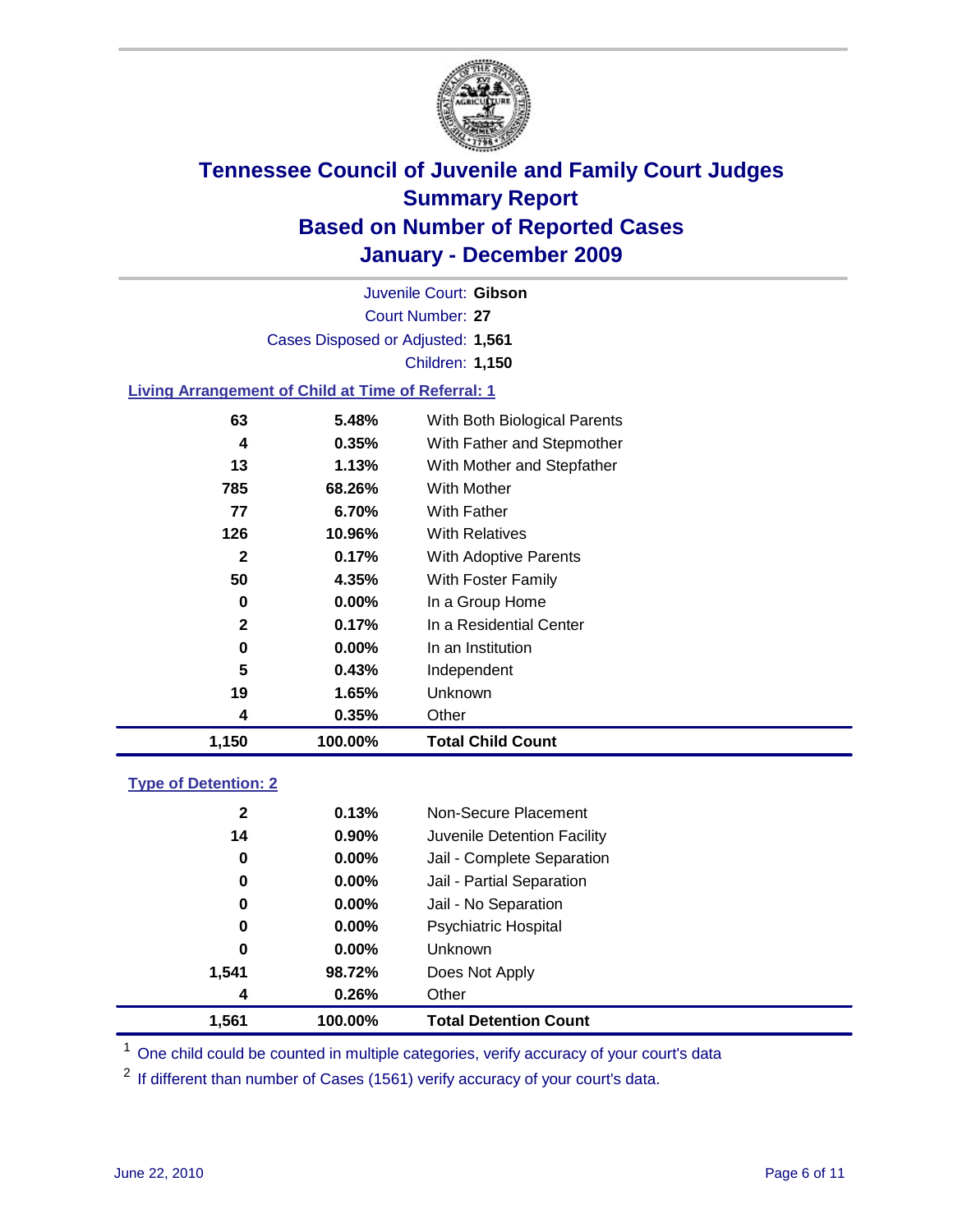

|                                                    | Juvenile Court: Gibson                        |                                     |  |  |  |
|----------------------------------------------------|-----------------------------------------------|-------------------------------------|--|--|--|
|                                                    | Court Number: 27                              |                                     |  |  |  |
|                                                    | Cases Disposed or Adjusted: 1,561             |                                     |  |  |  |
|                                                    |                                               | <b>Children: 1,150</b>              |  |  |  |
| <b>Placement After Secure Detention Hearing: 1</b> |                                               |                                     |  |  |  |
| $\bf{0}$                                           | 0.00%<br>Returned to Prior Living Arrangement |                                     |  |  |  |
| 10                                                 | 0.64%                                         | Juvenile Detention Facility         |  |  |  |
| $\bf{0}$                                           | 0.00%                                         | Jail                                |  |  |  |
| 0                                                  | 0.00%                                         | Shelter / Group Home                |  |  |  |
| 0                                                  | 0.00%                                         | Foster Family Home                  |  |  |  |
| 1                                                  | 0.06%                                         | Psychiatric Hospital                |  |  |  |
| 0                                                  | 0.00%                                         | Unknown                             |  |  |  |
| 1,547                                              | 99.10%                                        | Does Not Apply                      |  |  |  |
| 3                                                  | 0.19%                                         | Other                               |  |  |  |
| 1,561                                              | 100.00%                                       | <b>Total Placement Count</b>        |  |  |  |
| <b>Intake Actions: 2</b>                           |                                               |                                     |  |  |  |
| 1,470                                              | 87.50%                                        | <b>Petition Filed</b>               |  |  |  |
| 87                                                 | 5.18%                                         | <b>Motion Filed</b>                 |  |  |  |
| 11                                                 | 0.65%                                         | <b>Citation Processed</b>           |  |  |  |
| 0                                                  | 0.00%                                         | Notification of Paternity Processed |  |  |  |
| 4                                                  | 0.24%                                         | Scheduling of Judicial Review       |  |  |  |
| 0                                                  | 0.00%                                         | Scheduling of Administrative Review |  |  |  |
| 0                                                  | 0.00%                                         | Scheduling of Foster Care Review    |  |  |  |
| 0                                                  | 0.00%                                         | Unknown                             |  |  |  |
| 108                                                | 6.43%                                         | Does Not Apply                      |  |  |  |
| $\bf{0}$                                           | 0.00%                                         | Other                               |  |  |  |
| 1,680                                              | 100.00%                                       | <b>Total Intake Count</b>           |  |  |  |

<sup>1</sup> If different than number of Cases (1561) verify accuracy of your court's data.

<sup>2</sup> If different than number of Referral Reasons (1680), verify accuracy of your court's data.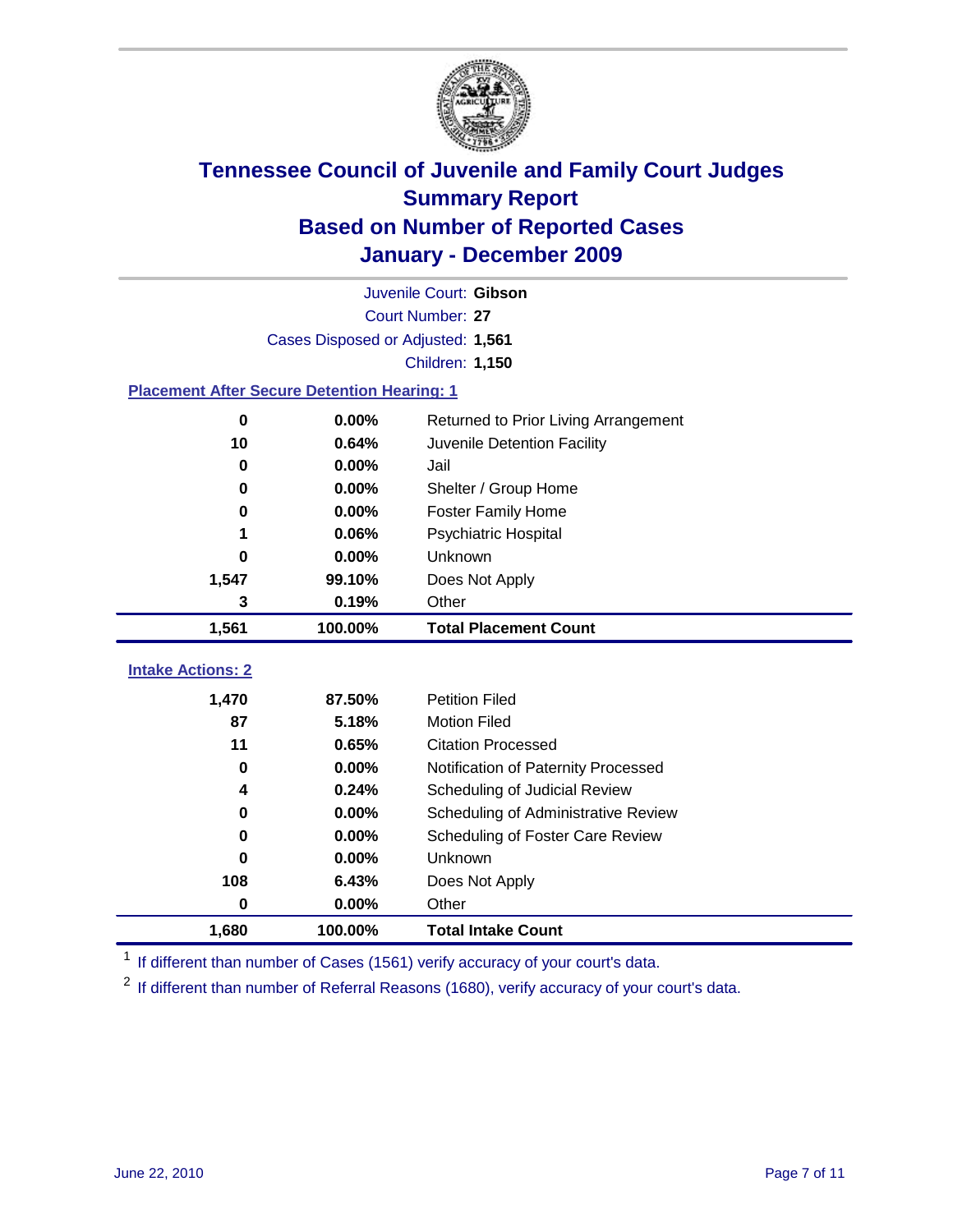

Court Number: **27** Juvenile Court: **Gibson** Cases Disposed or Adjusted: **1,561** Children: **1,150**

#### **Last Grade Completed by Child: 1**

| 1,150       | 100.00%        | <b>Total Child Count</b>     |
|-------------|----------------|------------------------------|
| 5           | 0.43%          | Other                        |
| 188         | 16.35%         | Unknown                      |
| 9           | 0.78%          | <b>Never Attended School</b> |
| 13          | 1.13%          | Graduated                    |
| $\mathbf 0$ | 0.00%          | <b>GED</b>                   |
| $\mathbf 0$ | 0.00%          | Non-Graded Special Ed        |
| 3           | 0.26%          | 12th Grade                   |
| 42          | 3.65%          | 11th Grade                   |
| 113         | 9.83%          | 10th Grade                   |
| 97          | 8.43%          | 9th Grade                    |
| 90          | 7.83%          | 8th Grade                    |
| 54          | 4.70%          | 7th Grade                    |
| 41          | 3.57%          | 6th Grade                    |
| 38          | 3.30%          | 5th Grade                    |
| 27          | 2.35%          | 4th Grade                    |
| 20          | 1.74%          | 3rd Grade                    |
| 26<br>19    | 2.26%<br>1.65% | 1st Grade<br>2nd Grade       |
| 20          | 1.74%          | Kindergarten                 |
| $\mathbf 2$ | 0.17%          | Preschool                    |
| 343         | 29.83%         | Too Young for School         |

| 1,150                                   | 100.00% | <b>Total Child Count</b> |  |  |
|-----------------------------------------|---------|--------------------------|--|--|
| 123                                     | 10.70%  | Unknown                  |  |  |
| 993                                     | 86.35%  | No                       |  |  |
| 34                                      | 2.96%   | Yes                      |  |  |
| <b>Enrolled in Special Education: 1</b> |         |                          |  |  |

One child could be counted in multiple categories, verify accuracy of your court's data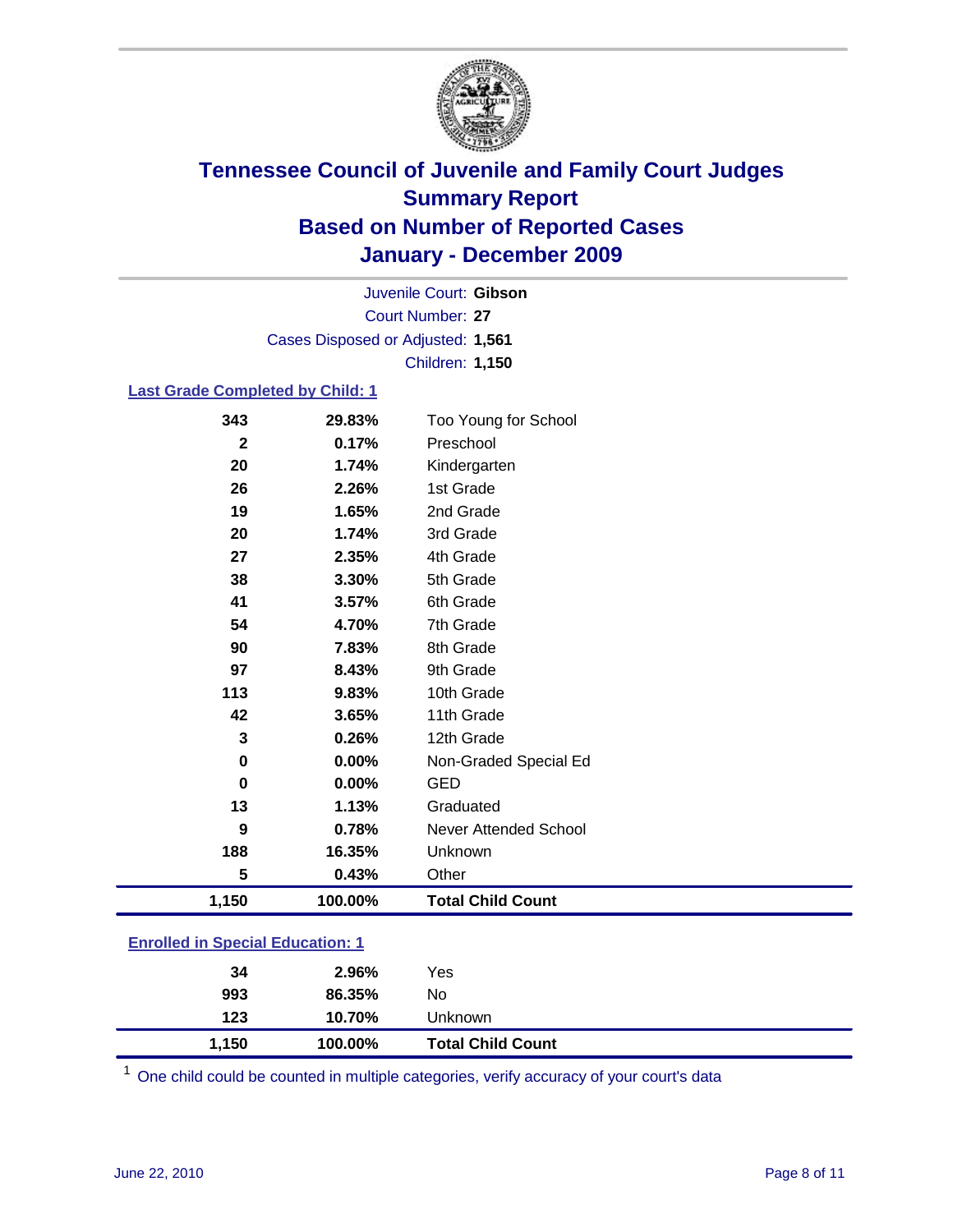

| Juvenile Court: Gibson       |                                   |                           |  |  |
|------------------------------|-----------------------------------|---------------------------|--|--|
|                              | Court Number: 27                  |                           |  |  |
|                              | Cases Disposed or Adjusted: 1,561 |                           |  |  |
|                              | <b>Children: 1,150</b>            |                           |  |  |
| <b>Action Executed By: 1</b> |                                   |                           |  |  |
| 1,541                        | 91.73%                            | Judge                     |  |  |
| 29                           | 1.73%                             | Referee                   |  |  |
| 109                          | 6.49%                             | <b>YSO</b>                |  |  |
| 1                            | 0.06%                             | Other                     |  |  |
| 0                            | 0.00%                             | Unknown                   |  |  |
| 1,680                        | 100.00%                           | <b>Total Action Count</b> |  |  |

### **Formal / Informal Actions: 1**

| 457   | 27.20%   | Dismissed                                        |
|-------|----------|--------------------------------------------------|
| 276   | 16.43%   | Retired / Nolle Prosequi                         |
| 204   | 12.14%   | <b>Complaint Substantiated Delinquent</b>        |
| 58    | 3.45%    | <b>Complaint Substantiated Status Offender</b>   |
| 54    | 3.21%    | <b>Complaint Substantiated Dependent/Neglect</b> |
| 0     | $0.00\%$ | <b>Complaint Substantiated Abused</b>            |
| 0     | $0.00\%$ | <b>Complaint Substantiated Mentally III</b>      |
| 34    | 2.02%    | Informal Adjustment                              |
| 62    | 3.69%    | <b>Pretrial Diversion</b>                        |
| 1     | $0.06\%$ | <b>Transfer to Adult Court Hearing</b>           |
| 0     | $0.00\%$ | Charges Cleared by Transfer to Adult Court       |
| 270   | 16.07%   | <b>Special Proceeding</b>                        |
| 92    | 5.48%    | <b>Review Concluded</b>                          |
| 69    | 4.11%    | Case Held Open                                   |
| 103   | 6.13%    | Other                                            |
| 0     | 0.00%    | <b>Unknown</b>                                   |
| 1,680 | 100.00%  | <b>Total Action Count</b>                        |

<sup>1</sup> If different than number of Referral Reasons (1680), verify accuracy of your court's data.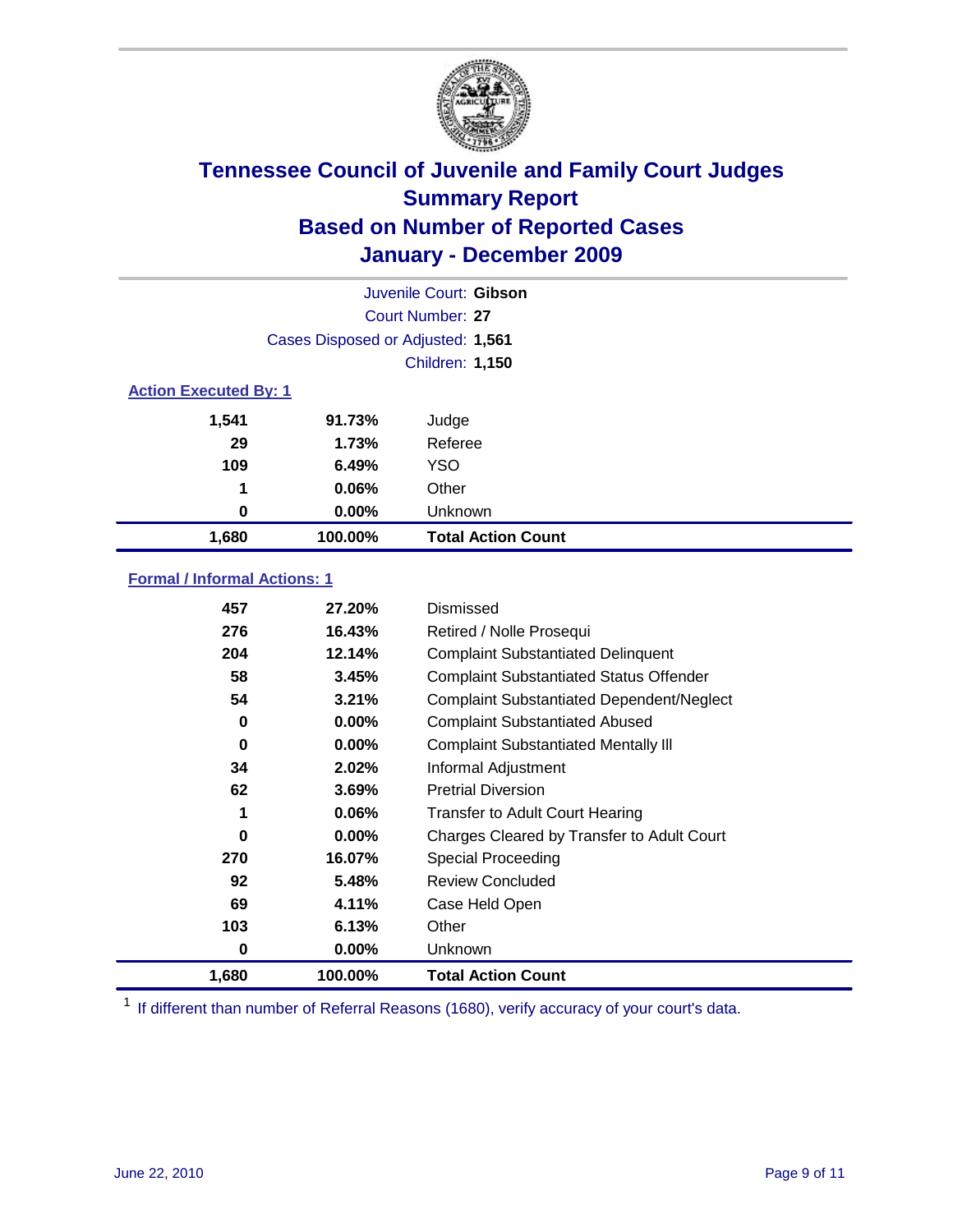

|                       |                                   | Juvenile Court: Gibson                                |
|-----------------------|-----------------------------------|-------------------------------------------------------|
|                       |                                   | Court Number: 27                                      |
|                       | Cases Disposed or Adjusted: 1,561 |                                                       |
|                       |                                   | Children: 1,150                                       |
| <b>Case Outcomes:</b> |                                   | There can be multiple outcomes for one child or case. |
| 428                   | 16.85%                            | <b>Case Dismissed</b>                                 |
| 274                   | 10.79%                            | Case Retired or Nolle Prosequi                        |
| 5                     | 0.20%                             | Warned / Counseled                                    |
| 67                    | 2.64%                             | <b>Held Open For Review</b>                           |
| 57                    | 2.24%                             | Supervision / Probation to Juvenile Court             |
| 53                    | 2.09%                             | <b>Probation to Parents</b>                           |
| 34                    | 1.34%                             | Referral to Another Entity for Supervision / Service  |
| 12                    | 0.47%                             | Referred for Mental Health Counseling                 |
| 7                     | 0.28%                             | Referred for Alcohol and Drug Counseling              |
| 0                     | 0.00%                             | <b>Referred to Alternative School</b>                 |
| 0                     | 0.00%                             | Referred to Private Child Agency                      |
| 2                     | 0.08%                             | Referred to Defensive Driving School                  |
| 0                     | 0.00%                             | Referred to Alcohol Safety School                     |
| 0                     | 0.00%                             | Referred to Juvenile Court Education-Based Program    |
| 1                     | 0.04%                             | Driver's License Held Informally                      |
| 0                     | 0.00%                             | <b>Voluntary Placement with DMHMR</b>                 |
| 0                     | 0.00%                             | <b>Private Mental Health Placement</b>                |
| 0                     | 0.00%                             | <b>Private MR Placement</b>                           |
| 94                    | 3.70%                             | Placement with City/County Agency/Facility            |
| 4                     | 0.16%                             | Placement with Relative / Other Individual            |
| 48                    | 1.89%                             | Fine                                                  |
| 0                     | 0.00%                             | <b>Public Service</b>                                 |
| 62                    | 2.44%                             | Restitution                                           |
| 0                     | 0.00%                             | <b>Runaway Returned</b>                               |
| 50                    | 1.97%                             | No Contact Order                                      |
| 10                    | 0.39%                             | Injunction Other than No Contact Order                |
| 0                     | 0.00%                             | <b>House Arrest</b>                                   |
| 0                     | 0.00%                             | <b>Court Defined Curfew</b>                           |
| 0                     | 0.00%                             | Dismissed from Informal Adjustment                    |
| 0                     | 0.00%                             | <b>Dismissed from Pretrial Diversion</b>              |
| 0                     | 0.00%                             | Released from Probation                               |
| 1                     | 0.04%                             | <b>Transferred to Adult Court</b>                     |
| 0                     | $0.00\%$                          | <b>DMHMR Involuntary Commitment</b>                   |